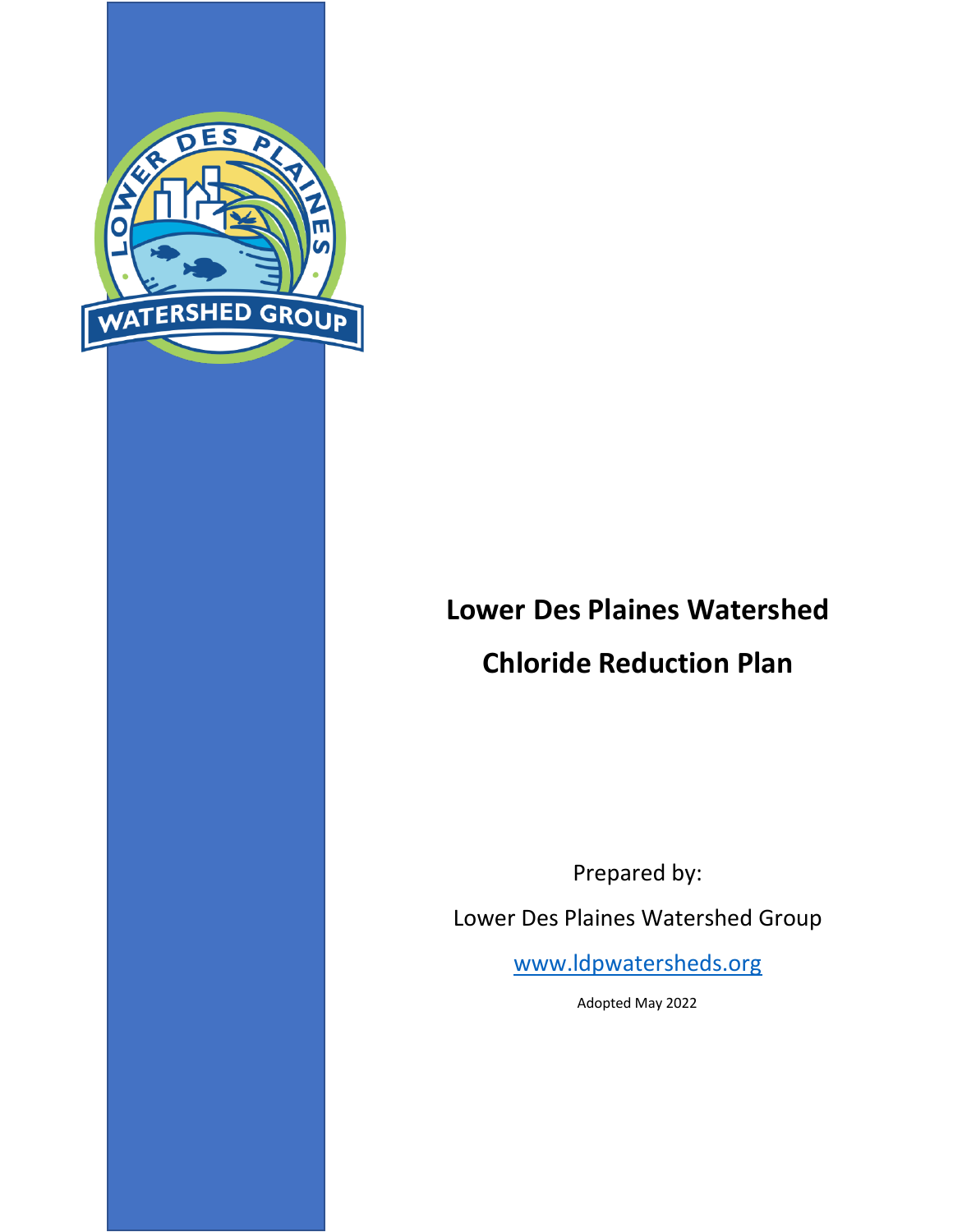# Chapter 1 – Introduction

The Lower Des Plaines Watershed Group is focused on improving the water quality and health of the aquatic communities within the Lower Des Plaines River and it's tributaries. Winter chlorides, while necessary for public safety, do pose a threat to aquatic life in addition to other impacts to vehicles, infrastructure and vegetation. Levels of chloride in local streams and waterways spikes in the winter, particularly during and after storms and during spring melt. Because chloride does not degrade or breakdown, it lingers along roadways, ditches, stormwater sewers and detention basins continually washing off with rain events into early to mid-summer, when they have the greatest impact to aquatic life.

Efforts are being made across the Midwest to reduce the amount of chloride being applied for winter maintenance while still maintaining expected levels of service and safety. These reductions are being made through better application practices that reduce waste, for example road salt that bounces up onto the right-of-way is not keeping a roadway safe. Practices like pre-wetting salt or anti-icing are becoming the industry standard – the best practices that keep people safe and reduce the amount of chloride reaching waterways. These practices do not sacrifice safety for environmental protection, they achieve both, and generally save time and money in the long-term.

This Chloride Reduction Plan for the Lower Des Plaines Watershed is meant to be a guidance document and support communities making improvements to winter maintenance programs. Particularly for MS4 entities, this plan provides a list of best management practices that will help to reduce the amount of chlorides entering your stormwater system.

# Chapter 2 – Chloride Inventory

In addition to winter deicing materials, there are several other sources of chlorides that can contribute to surface and groundwater pollution. These include chlorides used for water softening at both municipal and individual water softening operations, radon reduction at municipal operations, fertilizers and dust suppressants. As a community embarks on a chloride reduction program, determining the magnitude of each source is an important step to allocating resources where they will have the biggest impact. For many urban/suburban communities that utilize Lake Michigan as their drinking water source, winter deicing operations are likely the largest source of chlorides on an annual basis. For those communities and townships, particularly in the southern part of the Lower Des Plaines watershed, that utilize groundwater sources for drinking water and those that also have a larger amount of agricultural lands, these other sources of chlorides may be more prevalent. There are a series of questions in the sections below to assist with determining relative importance of each source.

### 2.1 Winter Maintenance

The use of chloride-based deicers is a major source of chlorides reaching surface and groundwater. These deicers come in several formulations – sodium chloride, magnesium chloride, calcium chloride to name a few. Sodium chloride is by far the most widely used and least expensive deicing material. In addition to tracking total amounts of all deicers used each year, application rates, # of callouts and weather conditions will also help to track and compare chloride usage each year.

Beyond municipal/township winter maintenance operations, winter deicers used by private contractors can contribute considerable amounts of chlorides to local waterways. Identifying acres of private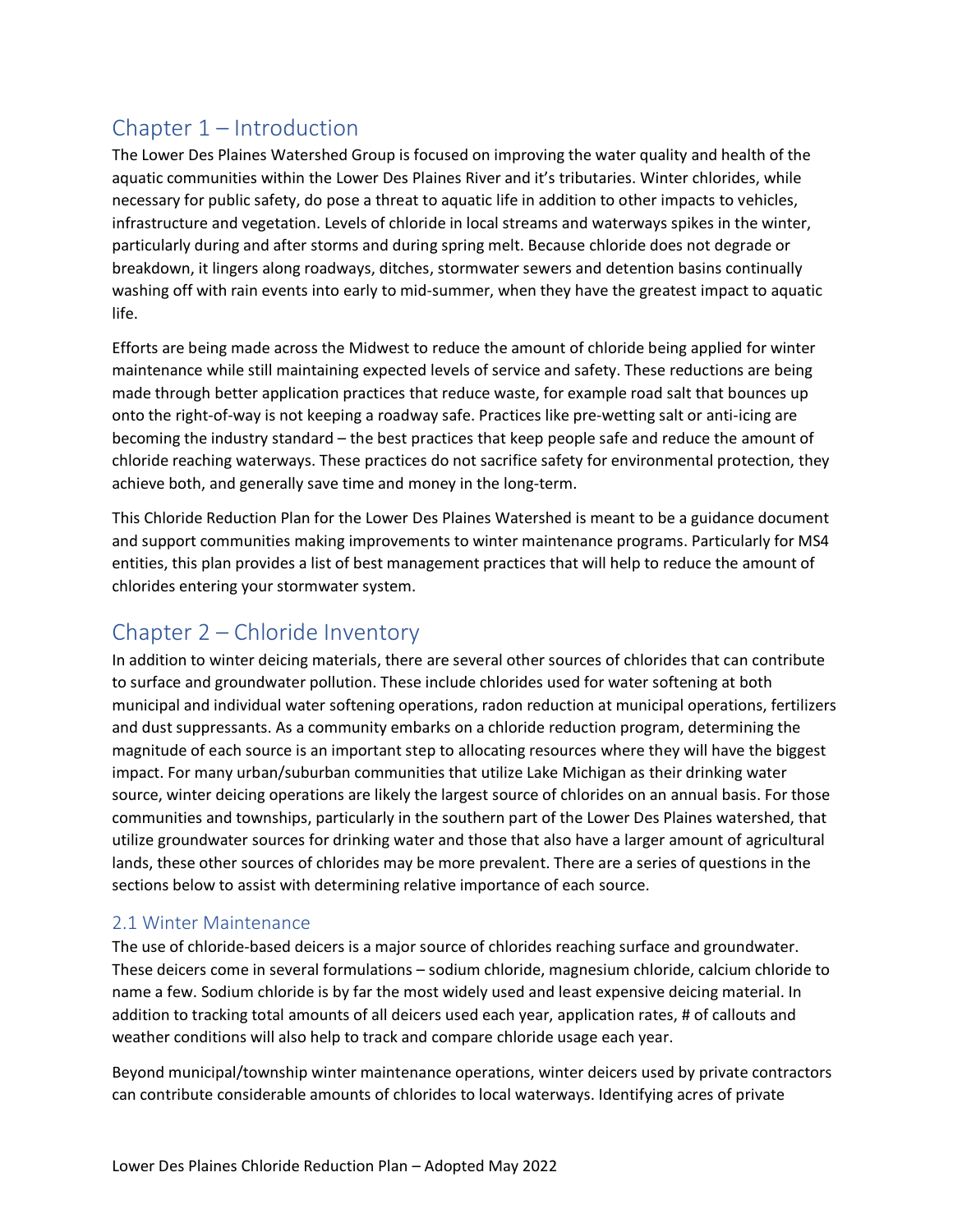parking lots within a community can help to identify a proportional amount of chlorides coming from private sources. Visual surveys of salt storage piles can identify potential issue from uncovered salt piles that may be draining into municipal stormwater systems (MS4s). Understanding how much salt is used by private contractors can help to determine what level of response is needed to encourage or require various BMPs.

#### 2.2 Water Softening

Water softening contributes chlorides to wastewater treatment plants throughout the year. Wastewater Treatment Plants are not designed to remove chlorides as part of the treatment process. If this background level of chlorides continues to increase, it may trigger chloride limits in the NPDES Permit. At the municipal level, how much chloride is used for municipal well water softening operations? Are there opportunities to upgrade to a more efficient water softening system as infrastructure ages out? Do residents know that their municipal water is already softened and that they do not need to operate a water softener at home? How many residents use a water softener? Are chlorides used for radon reduction? Are those chlorides backwashed to the sanitary system? Or are they recaptured? Exploring relevant questions listed above can help a community determine the extent of water softening use and relative impact and what level of resources may need to be allocated.

### 2.3 Fertilizers & Dust Suppressants

Agricultural sources of chlorides can be found in fertilizers like Potash and in dust suppressants used on gravel roads. These sources runoff croplands and roads or drain through tiles systems and can contribute to background levels of chloride in surface and groundwater. For more rural communities, this may be a source to consider if background chloride levels are high in surface or groundwater systems.

# Chapter 3 Winter Maintenance Best Management Practices

The use of winter maintenance BMPs allows communities to maintain the current levels of service while reducing chloride waste. The reductions achieved by each BMP vary based on degree of implementation, training provided to staff, proper tracking of salt usage, the type of equipment used and proper maintenance and calibration of that equipment. BMPs will be listed in a general order of implementation, building upon each other. This is meant to help communities start from where they are and continue to build their programs.

### 3.1 Snow & Ice Plans

Every organization that operates a winter storm management program should have a written, up-todate plan that identifies program goals, levels of service, BMPs used, service maps etc. Chapter 4 has been dedicated to the components of a Snow & Ice Plan. This plan should be the backbone of your program, it should be reviewed annually with operations and support staff as well as with Elected Officials and shared, in some form, with the public on your website.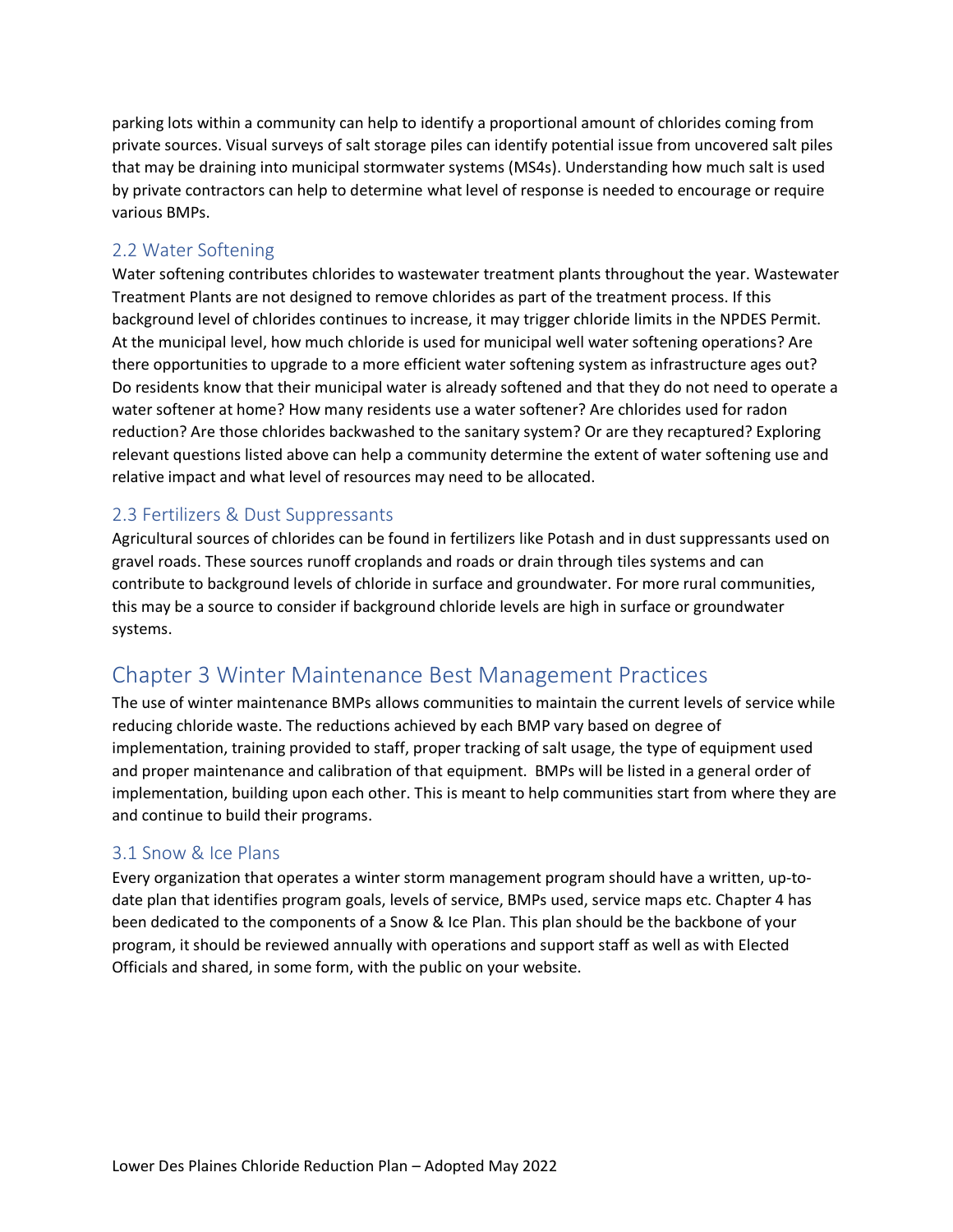## 3.2 Before Season BMPs – Getting Ready for Winter

#### 3.2.1 Training

One of the most important things that an organization can do is to provide annual training to all staff involved in winter maintenance. This includes not only the plow drivers and other hands on staff, but also the mechanics, facility maintenance crew, managers & supervisors, and those that interact with the public like elected officials and those staff that answer the phone. The training should be tailored to the audience, and can be done in-house or achieved through outside workshops, webinars or other trainings. Annual trainings are offered through the Salt Smart Collaborative each fall, information can be found at [www.saltsmar.org](http://www.saltsmar.org/)

Training should also occur whenever a new practice is introduced or a new piece of equipment is purchased so that staff know how to properly implement the technique or calibrate and use the new equipment. New equipment or techniques may require some practice runs to work the kinks out. Building in time in for practice and evaluation will set you up for success. Most equipment suppliers will provide training for new equipment and assistance with calibration.

#### 3.2.2 Recordkeeping

Prior to the winter season, a recordkeeping system should be put in place so that all necessary information needed to document salt usage and evaluate your program during and after the season is collected and recorded as you go. Important information to include: types and amounts of deicers used, equipment calibration, and trainings provided, as well as call-out logs that should include weather conditions, pavement temperature, plowing & snow clearing activities, and anti-icing or deicers used – what rates were used and how much by route.

#### 3.2.3 Storage

Proper storage of all winter maintenance materials is a requirement of the ILR-40 MS4 Stormwater permit under the Good Housekeeping control measure. Storing solid materials in a permanent structure like a salt dome is required within two years of issuance of an MS4 permit. Keeping deicing materials covered saves resources and keeps



chlorides out of stormwater runoff. Liquid deicers like brine or other mixes should be stored in well labeled tanks that are properly sited to protect from vehicle impact and within a containment basin in case of rupture.

## BENEFITS OF BMPS

**Improved Level of Service**: A well developed, implemented, and communicated plan provides consistent services to the public.

**Improved Safety:** Choosing the right materials at the right application rates using the right equipment based on current and forecasted weather conditions minimizes dangerous road conditions.

**Protects Water Quality:** Using winter maintenance BMPs reduces road salt waste and the amount of chlorides reaching local streams.

**Saves Money & Resources:** Using the right treatment at the right time and application rate will save money and materials. These practices will also extend the life of equipment, vehicles and concrete and reduce replacement costs for adjacent vegetation and landscaping.

These practices are not compromising safety to protect our natural and built environments, they are some of the best practices we can implement to provide the best service to our public.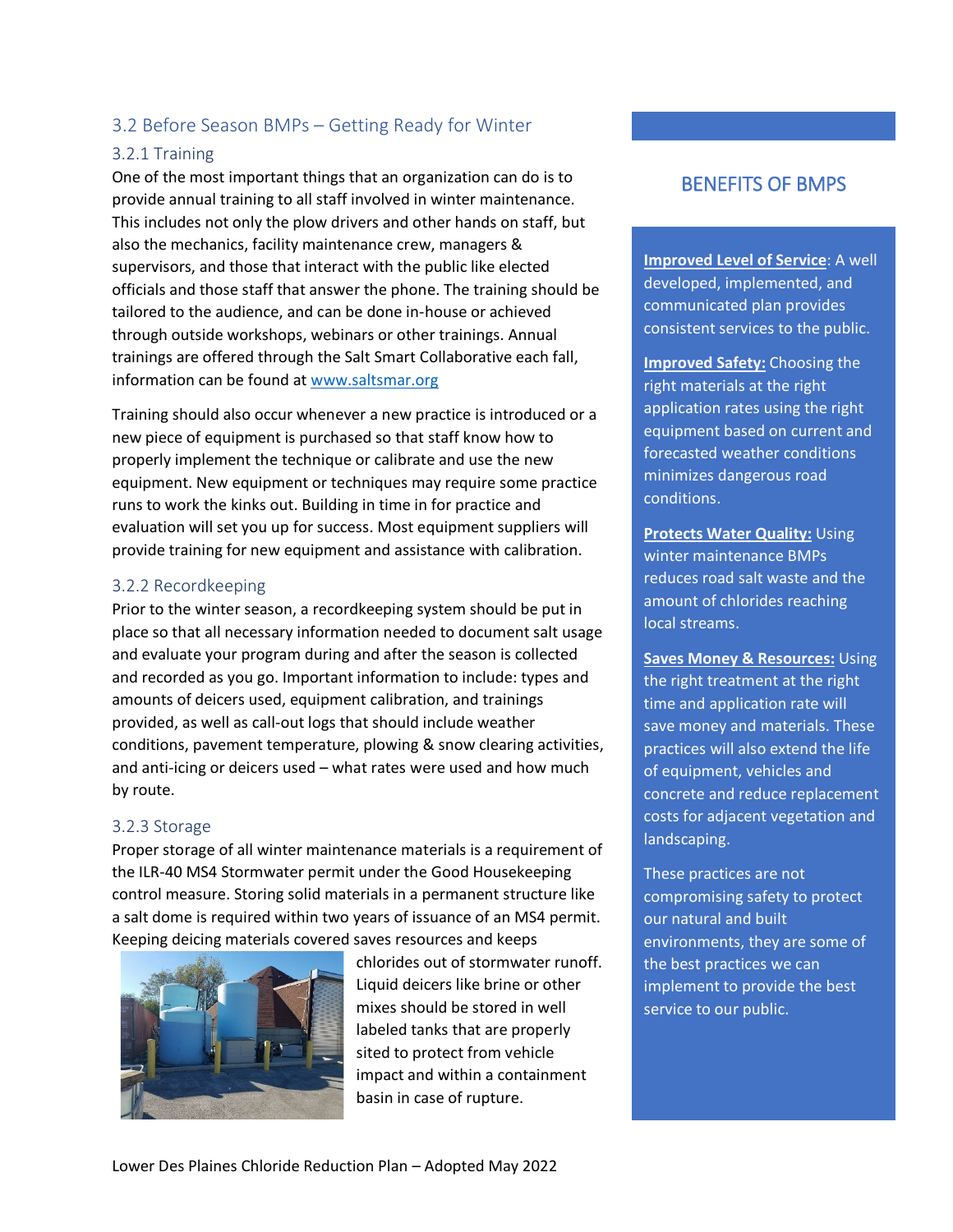#### 3.2.4 Choosing the Right Materials and Rates

Anti-icing or de-icing materials and application rates chosen should be based on pavement temperature, preceding, current and predicted storm conditions and whether temperatures are rising or falling. An application rate table should be developed to vary application rates based on pavement temperature and weather conditions. Rates used and resulting pavement conditions should be tracked to allow for evaluation and tweaking of rates as program develops.

#### 3.2.5 Pavement Temperature & Weather Services

Pavement temperature and current & forecasted weather conditions are the basis for many of the decisions that are made prior to and during a call-out or storm event. Hand-held pavement temperature sensors are and inexpensive way to start collecting this important information. Ideally, pavement temperature sensors should be installed on enough trucks in your fleet to provide an accurate accounting of temperature differences across your service area. Many communities already subscribe to a weather service to meet the needs of public safety and operations. To assist other community organizations make more informed decisions on how they deal with winter operations, consider sharing this information with them. For example, sharing information on expected road conditions and storm forecasts can help your school district make better decisions on whether or not to close the school. Not having buses on the road while municipal crews are out trying to clear roads during a storm can provide for safer conditions for all involved.

#### 3.3 Liquids

Brine used for prewetting salt or anti-icing is a 23.6% mixture of rock salt and water. Brine can be bought in bulk or made in-house. For pre-wetting salt, brine can be applied on the pile or off the back of the truck, either in the auger or at the spinner. Brine can be mixed with a carbohydrate like beet juice to enhance stickiness and decrease ice crystal formation or mixed with other deicing products like calcium chloride to increase effectiveness at lower temperatures.

Pre-wetting salt kick-starts the melting process, otherwise dry salt has to first draw moisture from dry winter air before it can start melting ice. Pre-wetting salt also reduces bounce and scatter, keeping salt on the roadway where it is needed. This practice can reduce salt by as much as 20-30%.



Faster melting action is the main benefit of pre-wetting salt. After 20 minutes the difference is significant. This photo shows two salt particles penetrating ice. The one on the right was pre-wetted.

Anti-Icing is a proactive practice of applying brine to roadway and other surfaces ahead of winter storms to prevent ice from bonding to the surface. This allows the ice and snow to be more easily and fully removed by plows. In light snow events, anti-icing can melt off snow without the need for plowing. Anti-icing liquids can be applied several days ahead of a storm during normal work hours, as long as rain is not predicted.

If not already implemented, liquids should be incorporated into future planning.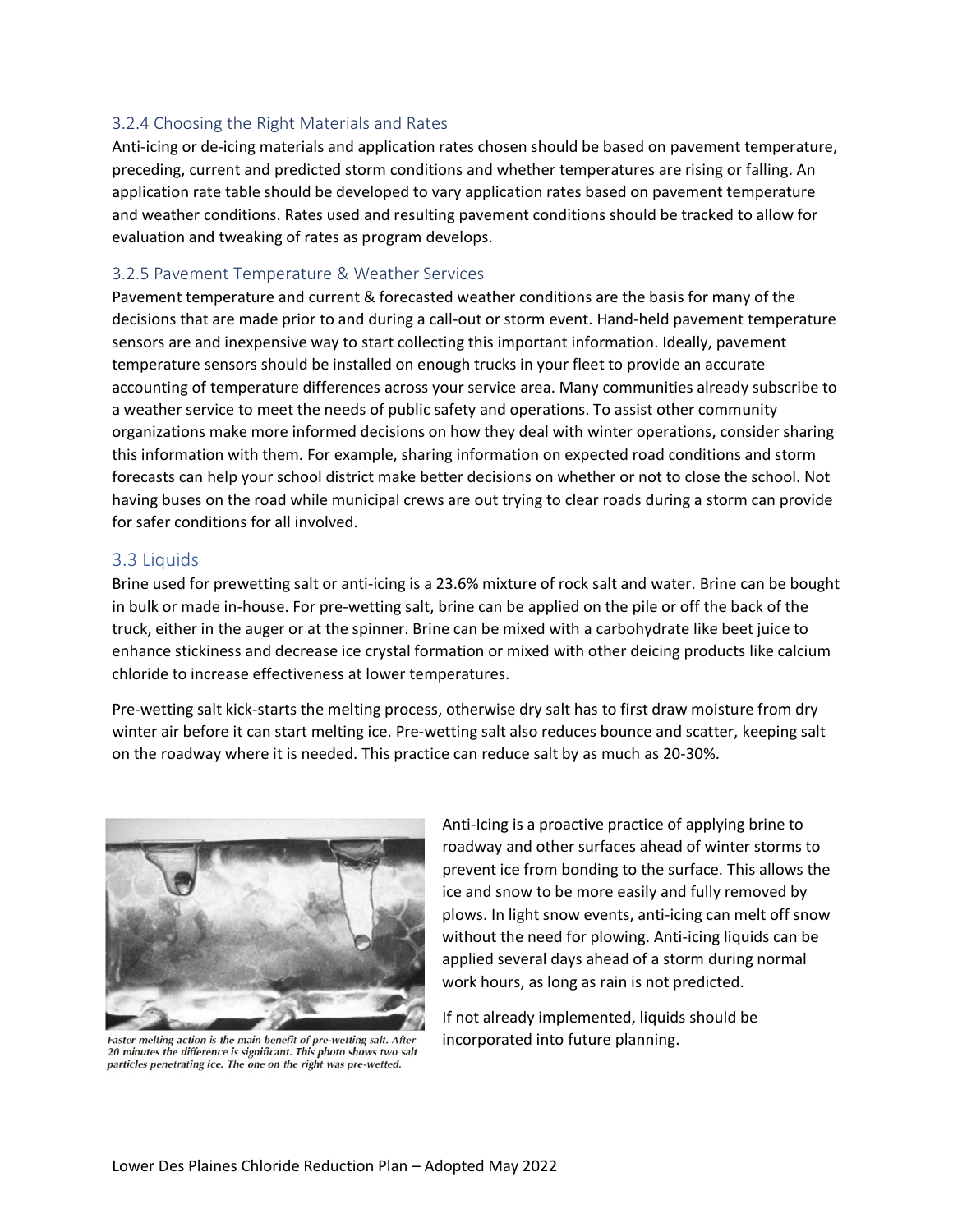## 3.4 Equipment Calibration

The purpose of calibration it to know how much material is being dispensed at each setting and that the equipment is functioning the way it should. All pieces of equipment used for anti-icing or deicing should be calibrated prior to each season and after any repairs. Calibration records should be maintained for each piece of equipment. Equipment suppliers will generally provide assistance or training for calibration.

## 3.5 After the Storm & Season

After storms and at the end of the season there are a number of Good Housekeeping activities geared towards reducing chloride pollution that should be a part of your facility plan. Cleaning up spilled or excess salt, particularly around loading areas, should be done regularly throughout the season and especially before rain is predicted. For larger areas consider using a backpack leaf blower or power sweeper to gather salt together. When washing equipment or vehicles after storms, be sure that wash water is not directed into stormwater collection system. Having a truck washing bay that collects wash water for treatment or reuse in brine system is ideal. If this is not an option, check with neighboring communities to see if they have a truck washing bay and if they would be willing to allow others to use it.

After the storm season is over, look for ways to clean up leftover salt around the community. Street sweeping should be used to remove excess salt from roadsides before it gets washed down the storm drains during spring rains. Consider offering a drop-off or pick-up program to collect leftover salt from small businesses in your community. This can be a great way to get salt piles cleaned up out of parking lots that drain into your storm sewer system.

### 3.5 Documentation & Evaluation

There are many reasons to document winter deicing activities, ranging from reducing liability to justifying equipment purchases to evaluating and improving snow and ice programs. As with any data collection system, the data that comes out is only as good as the information that is put in. Consider how you will use the information to make sure you are collecting what is needed to make necessary decisions.

Your documentation program should collect storm event information including pre-event, during and post event weather conditions, type(s) and amount of precipitation, and pavement temperatures; as well as information about snow and ice clearing activities like whether or not anti-icing was applied and when, time snow clearing activities began, material and application rates used and resulting road conditions, and total amounts of both liquid and solid materials used. Equipment issues like blade changes or other needed repairs should also be tracked. Storm event tracking can then be compiled to provide a summary of results for the season. Examples of documentation forms can be found at [www.saltsmart.org/public-road-agencies](http://www.saltsmart.org/public-road-agencies)

Post storm event evaluation with staff can be a useful way to identify problem areas, track how application rates are working and where tweaks can be made to reduce excess salt use. Post season evaluations are useful to track how overall changes in your program are working, identify equipment needs to improve program results and recognize staff for their efforts.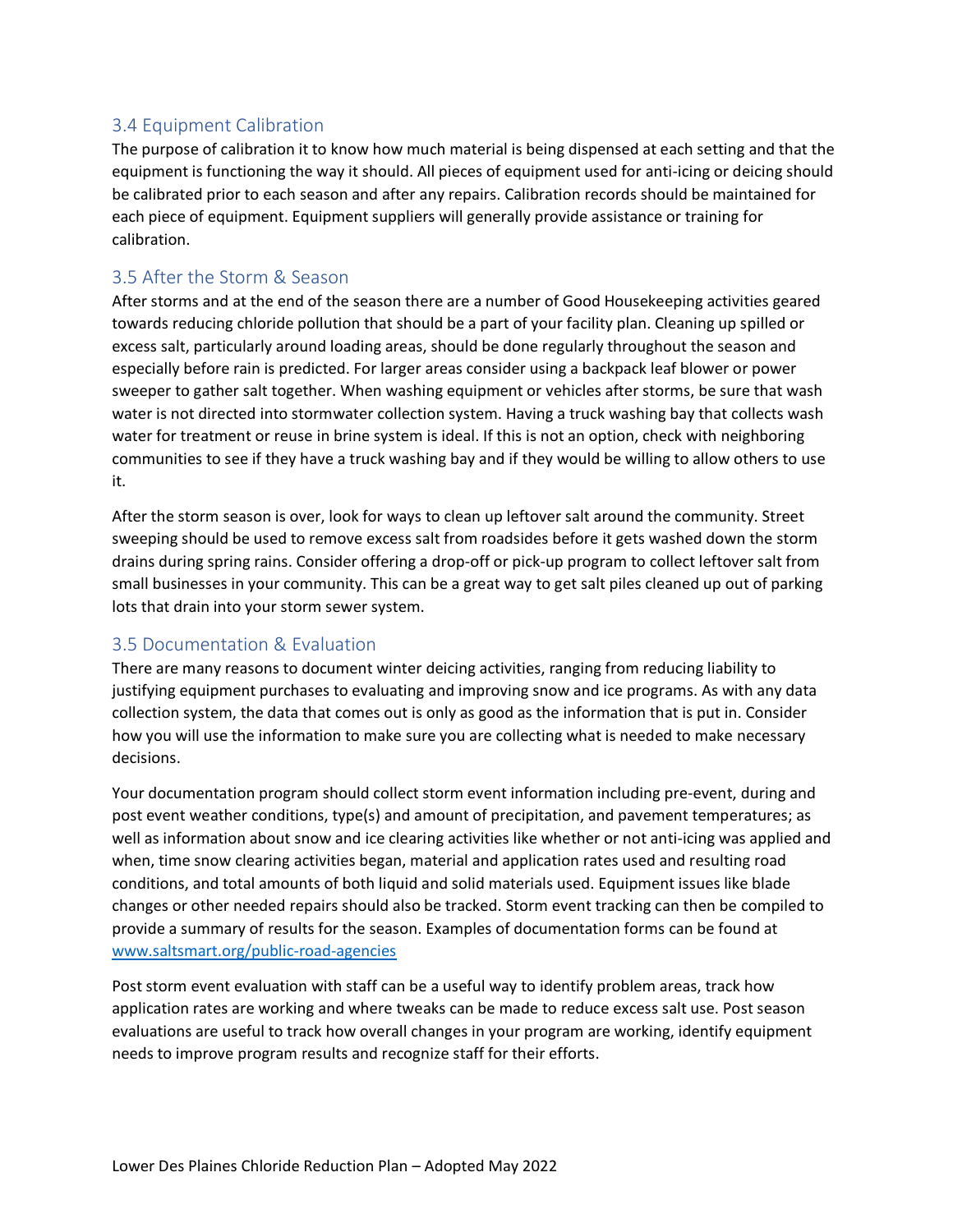# Chapter 4 Snow & Ice Plans

Snow & Ice Plan, Winter Maintenance Plan, Winter Storm Management Plan, which ever title is used the document should reflect your current operations and decision-making process. These plans should be reviewed annually and updated as needed to reflect program or equipment changes. Snow & Ice Plans are also an important communication tool that can be used with both Elected Official and residents – We Have A Plan! Below is a sample outline of information that should be included in a snow and ice plan. Particular order or grouping of information is provided as an example, a plan should be developed in such a way that makes sense for your organization.

## 4.1 Sample Plan Components

Purpose & Mission of Winter Management Program – Level of Service

Staffing – Who makes decisions, who are the primary staff, how are other department staff used, etc.

Preparation – Snow Season Preparations

- $\triangleright$  Route Maps Roads, Parking Lots, Sidewalks & Trails
- $\triangleright$  Equipment List
- $\triangleright$  Equipment Calibration
- $\triangleright$  Staff Training
- $\triangleright$  Pre-Season Route Inspection Process
	- o Road conditions
	- o Railroad Crossing
	- o Mailbox inspections
- $\triangleright$  Outreach tor Residents

#### Snow-fighting Operations

- $\triangleright$  Internal Communication Protocol
- Call-Out Procedures
- $\triangleright$  Call-Out Staffing
- $\triangleright$  Plowing Procedures
- $\triangleright$  Salting Procedures
- $\triangleright$  Cul-de-Sac Procedures
- $\triangleright$  Anti-Icing Procedures
	- o Routes
	- o Tracking

Supporting & Historical Information

# Chapter 5 Education & Outreach

The Lower Des Plaines Watershed Group is a part of the Salt Smart Collaborative and works to develop and share education and outreach materials related to winter storm management activities. Materials are presented in different formats and made accessible on the web at

<https://ldpwatersheds.org/outreach/salt-smart/> New materials are added each season and input is